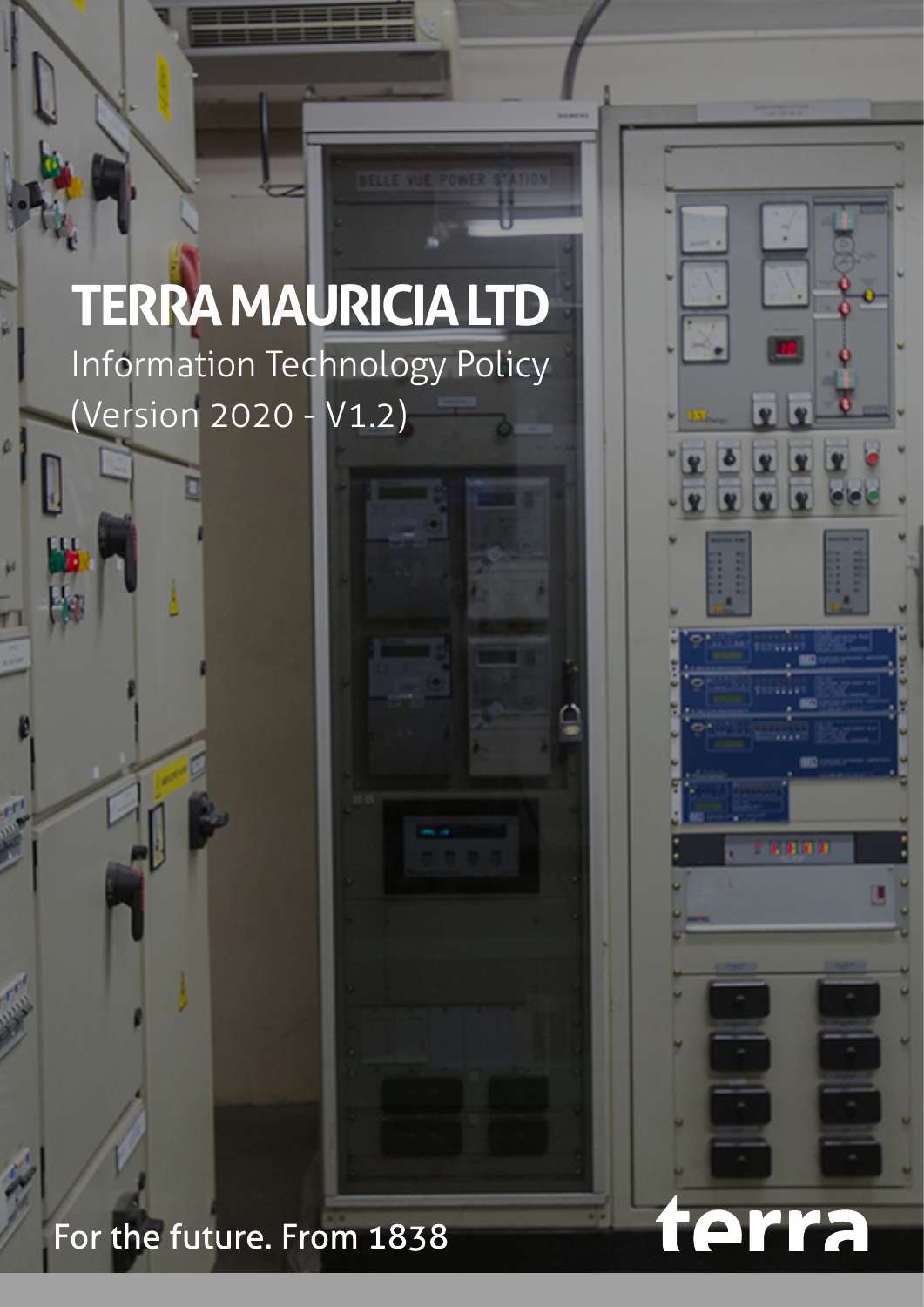#### **Governing security measures and technologies implemented at Terra to protect its IT assets.**

#### **1. Foreword**

This document provides an overview of the security-related technologies and security measures that are in place at Terra to secure its IT assets (data, network, server infrastructure and end-points).

Terra may be referred to as 'the Group', the procedure may be referred to as 'the document' and Information Technology (IT) may be referred to as 'systems', 'information systems' or 'services' in the remainder of this document.

#### **2. Context**

Organisations are increasingly relying on Information Technology to conduct their business operations. The Internet is nowadays a major communication channel with the external world and has become an essential element of the business eco-system. But, at the same time it has provided a new arena for criminals to perform malicious activities.

Indeed, organisations are increasingly being the target of cybercriminals whose actions can range from reputational damage to complete loss of business. particularly if adequate security measures are not carefully implemented. With time, cybercriminals' actions have become more sophisticated through the use of advanced tools and tactics which can deceive an organisation vigilance.

This situation has prompted organisations to address risks related to cyber-threats and security breaches as a top priority. Terra has always adopted a proactive approach in terms of cyber security by carefully investing in advanced and reputed security technologies. As such, numerous technologies and measures have been implemented to protect the organisation from different forms of cyber threats.

The purpose of this document is twofold. Firstly, it describes the current cyber threat landscape in which businesses are evolving. Secondly, it provides an overview of the security measures and technologies that have been implemented at Terra to protect its IT assets.

It is important to note that most IT security technologies and measures are purposely "transparent" to endusers.

Moreover, the Group IT Department is keeping pace with the fast changing threat landscape and strives to communicate with end-users when a new threat is identified in order to raise the awareness of end-users, but also to remind about behaviours to adopt when facing a potential threat.

This document does not supersede any existing or future policies, manuals, code of ethics, code of conduct, procedures or other agreements that the Group may define as it sees fit.

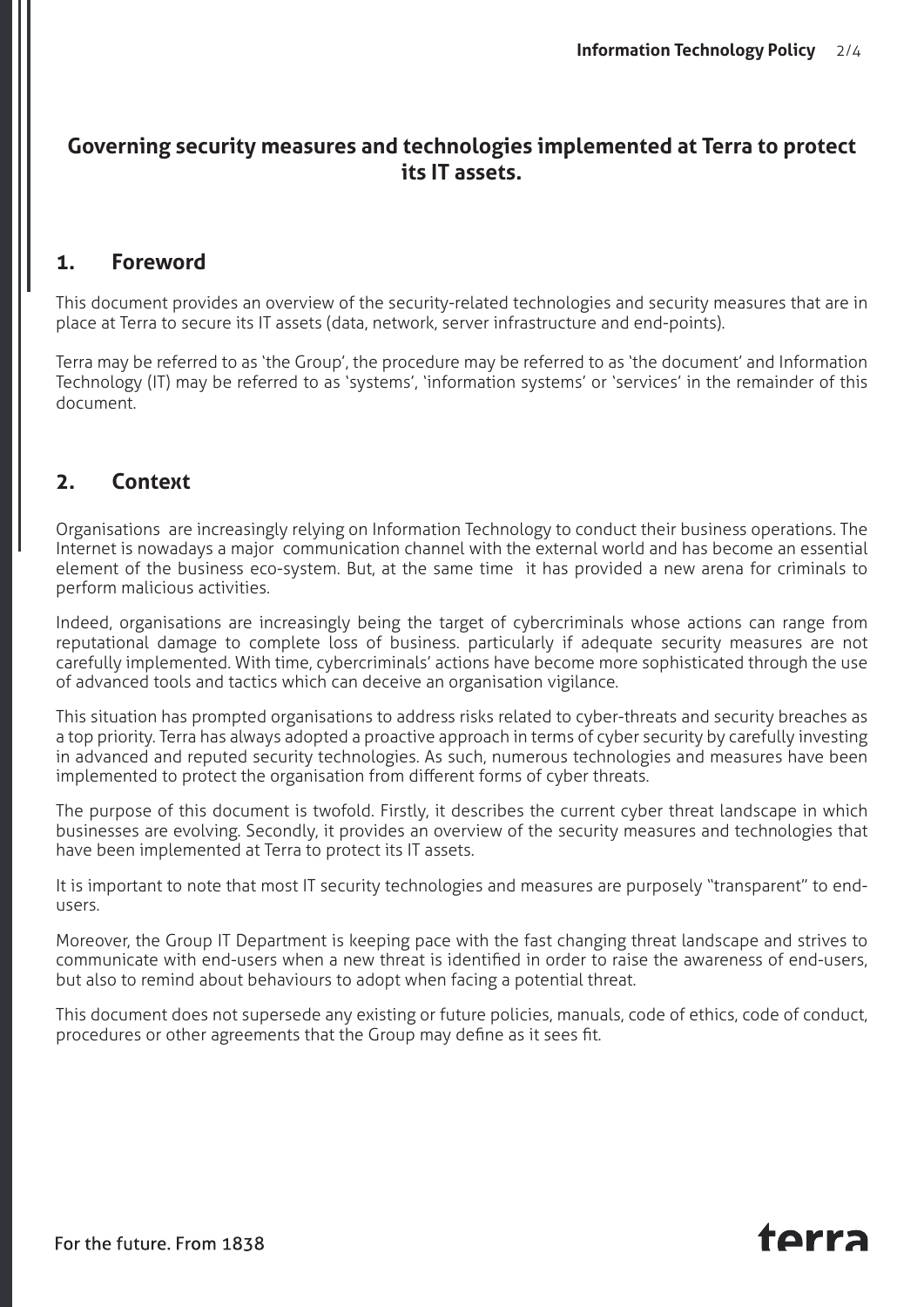#### **3. Roles and responsibilities**

Cybersecurity is an organisation-wide concern. It begins with end-users and extends to the board room. It is important that all stakeholders understand the risks associated with cyber threats and be aware of the common threat vectors.

It has been recognised that adopting the right behaviour in the business environment is a first and major step towards mitigating cyber-related risks.

#### **4. Threat vectors**

A threat vector can be defined as a path or a means by which a cybercriminal (often called hacker) can gain access to systems.

The access can be obtained through several point of entries into systems. Cybercriminals will exploit these vulnerabilities (i.e., the attack surface).

Below is a list of common threat vectors, for which Terra has implemented security measures to prevent or mitigate cyber-related risks:

- Network (The perimeter and the local corporate network infrastructure)
- End-users (Employees are often the main target of cybercriminals who use social engineering/ networking to gain sensitive information which then used to access systems or trick end-users to open a gateway to infiltrate systems)
- E-mail (Common phishing attacks, scams, spoofing of identity, and malicious attachments).
- Application (Specifically web-based applications are at risk of attacks through Structures Query Language (SQL) injections and cross-site scripting).
- Remote Access (A corporate device using an unsecured wireless hotspot can be compromised).
- Mobile devices (Smart phones, tablets, and other mobile devices can be used as devices to infect a corporate network and/or steal sensitive data).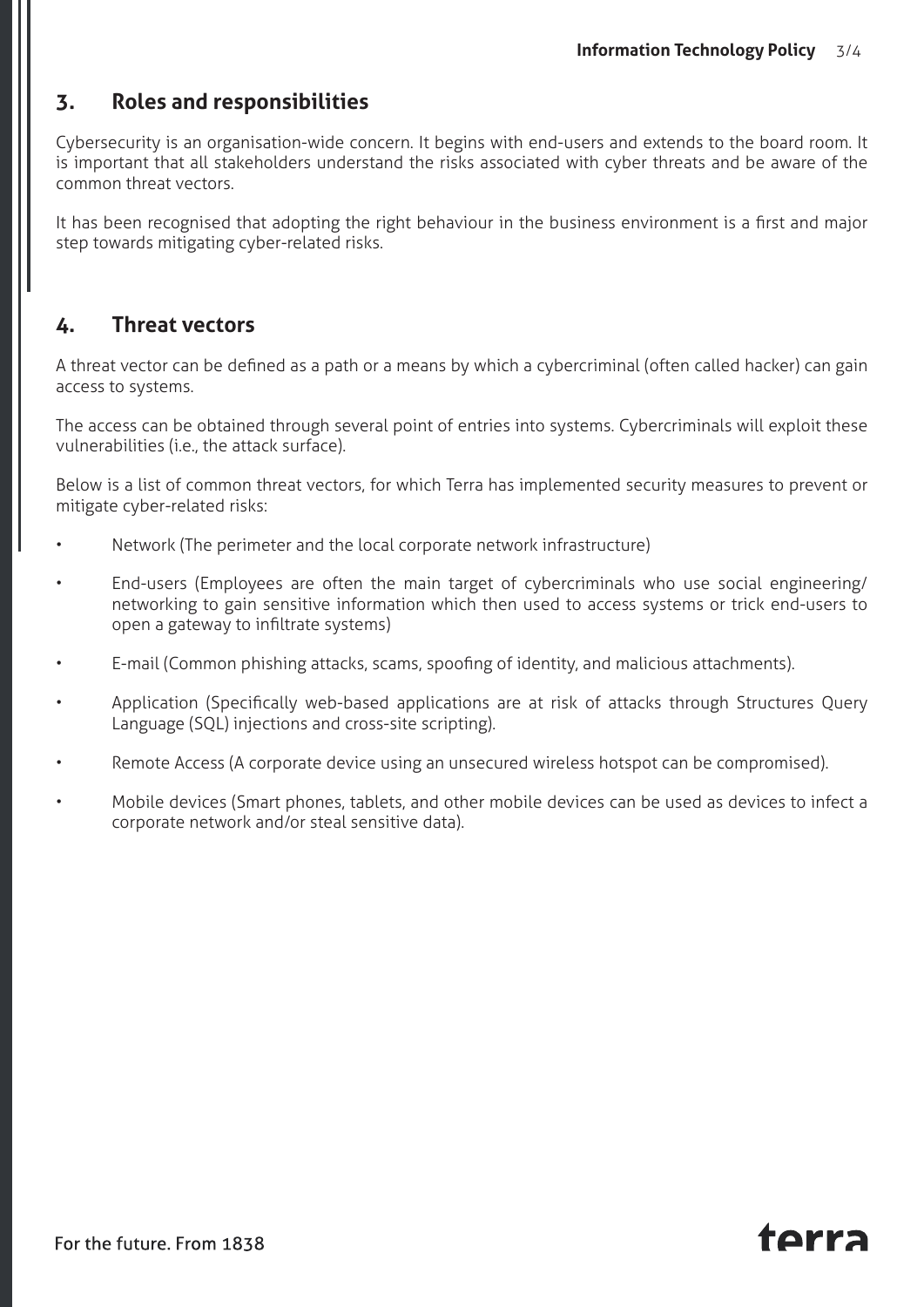#### **5. Overview of security measures**

Terra has adopted a proactive approach in respect to cyber security and has implemented security measures with the objective of safeguarding its IT assets. The main measures are described below:

- End-users abide by an internal IT Usage Policy / Electronic Code of Conduct, which describes the usage of Information Technology within the business organisation.
- Secured physical infrastructure (Data Centers).
- Access control and locked Data Centers located within office with 24/7 alarm monitoring and security officers at parameter.
- Physically and virtually segmented network infrastructure through centralised next-generation firewalls and switches with defined controlled zones and policies.
- Fixed IP addresses are assigned to end-users by the Group IT Department on the corporate wired network , thus allowing end-users' identification and the application of access policies.
- Dynamic IP addresses are pre-defined for guest users by the Group IT Department on the corporate wireless network with limited access to the Internet only.
- All Internet connections on the network infrastructure are firewalled, controlled through firewall policies and monitored.
- Controlled software/applications. End-users cannot install software or applications on their workstations and/or laptops. All applications are validated and installed by authorised IT personnel. This also ensures legal usage of software packages.
- Centralised update servers to download and deploy latest security patches and updates to all endpoints (remote computing devices, including desktops and laptops).
- Advanced Threat Protection (ATP). Automated and Artificial Intelligence (AI)-driven software agents installed on all endpoints to protect against known, unknown (zero-day) and targeted threats.
- Encryption of email facility provided to key personnel who require an additional level of security when sending sensitive data over the Internet.
- Physically segregated and controlled Wi-Fi network to avoid potential data leakage and theft.

#### **6. Technologies implemented**

Terra has deployed a number of technologies to protect its network infrastructure and mitigate cyber-related risks. The main technologies are described below:

Next-generation firewalls, which allow:

- Secured and controlled access to the external world (Internet)
- Identification and control of applications on the traffic flow.
- Physical segmentation of network and intra and inter zones traffic.
- Application-level policies set up on the firewall.
- Subscription to updated threat prevention database (known threats).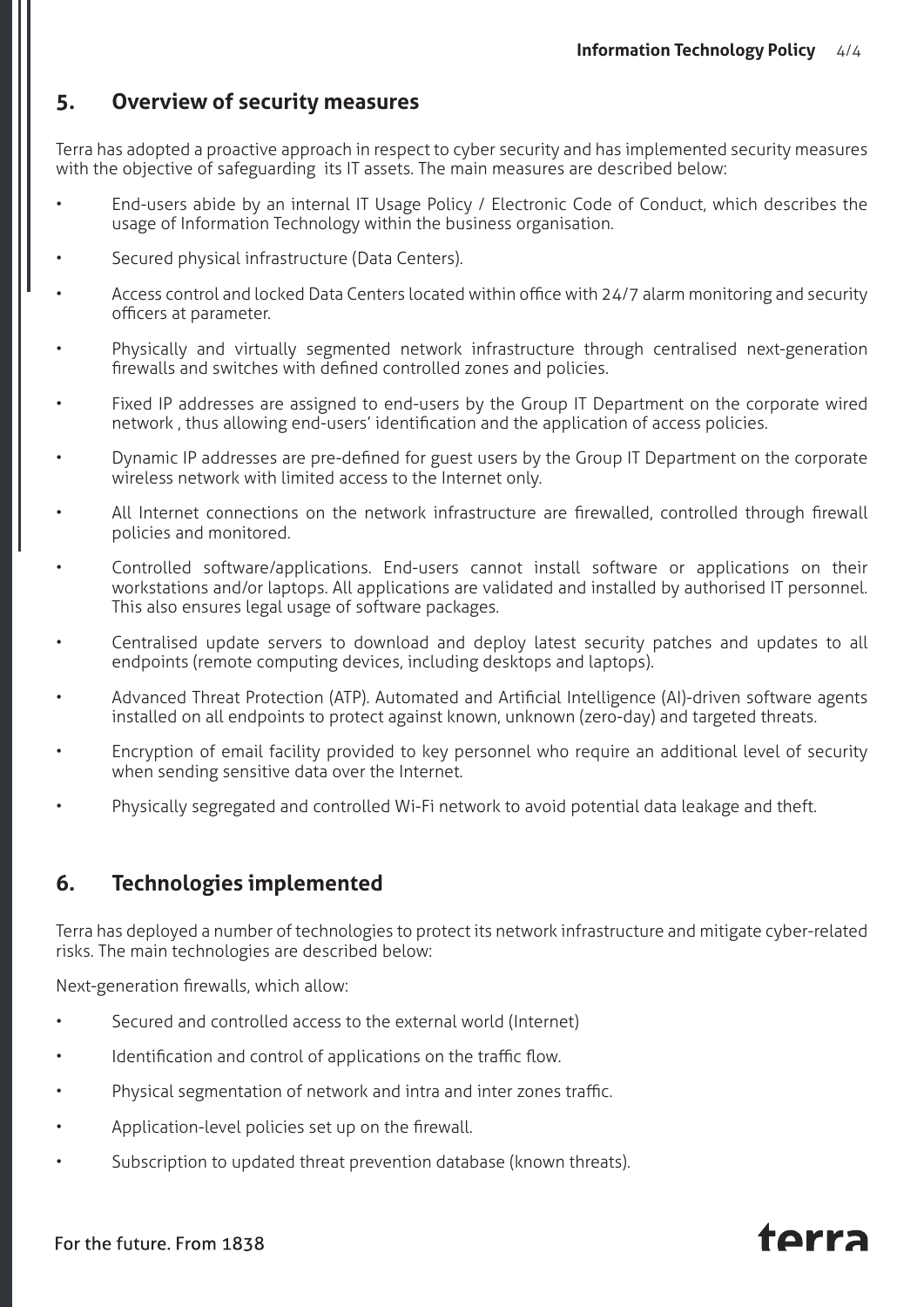- Subscription to updated threat prevention database (known threats).
- Subscription to cloud-based analysis of uncategorised threats (unknown threats).
- Subscription to web content filtering database (ULR filtering).
- Threat monitoring, notification and isolation.
- DoS protection against volumetric Internet attacks.

Cloud-based email security gateway to handle inbound and outbound emails, which allows:

- Redundant MX protocol for fail-over purposes.
- Content filtering of all email and attachments.
- Antivirus scanning of emails.
- Automatic quarantine suspicious emails and notification to recipients.
- Subscription to a blacklist database to immediately drop suspicious emails and spam-type emails.
- DoS protection against volumetric email attacks.

Next-generation endpoint protection platform, which allows:

- Real-time detection and prevention of known threats using static AI.
- Real-time detection and prevention of unknown threats using behavioural AI.
- Embedded AI threat intelligence and threat indicators.
- Recovery with remediation and rollback features.
- Device control for USB and Bluetooth peripherals
- Complete visibility through dashboard and reporting of threats.
- Rogue device discovery and application inventory.

Administrative privileges on each endpoint, which allows:

- Control of applications and software packages installed on endpoints.
- Ensure compliance with end-user software agreement.
- Genuine software installation and licenses control.

Centralised patching and updates deployment, which allows:

- Automated download of latest patches and updates for endpoints.
- Deployment of approved patches and updates to all endpoints.
- Fast deployment of patches to all endpoints.
- Centrally-managed rollback facility for updates/patches.

## tarra